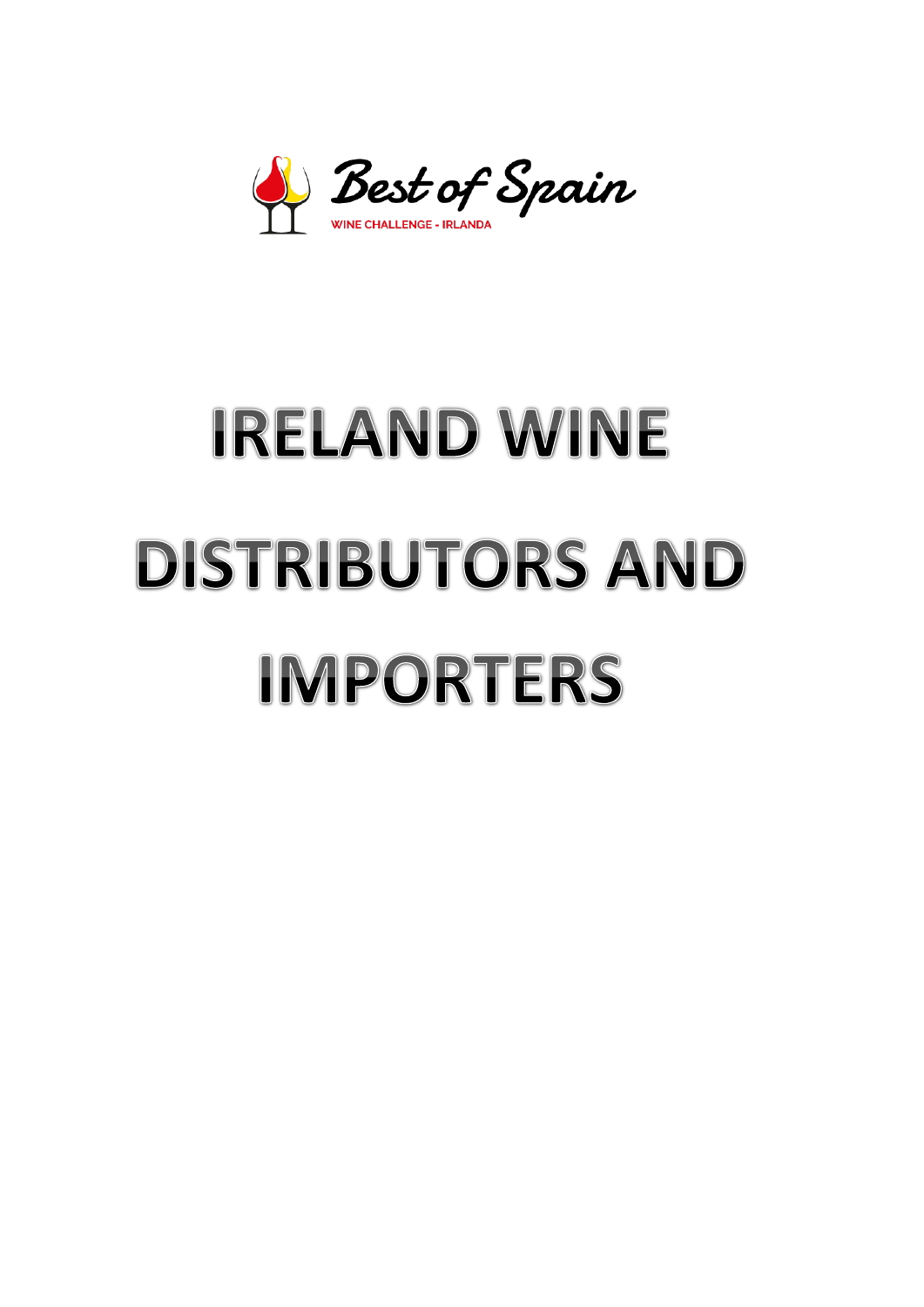

Address: Kilcasey Upper, Clologue, Camolin, Wexford Address: 35 Pembroke Road,

Phone: +353 (0)53 938 2016 Phone: +353 (0)1 660 3374 Email: info@atasteofitaly.ie Email: info@morganswine.ie

Address: Marina Commercial Park, Centre Park Road, Address: Main Bohmercian Park, Control Park Rodd, Address: Main Street, Lukan, Co. Dublin Cork Phone: +353 (0)21 431 6000 Phone: 00 353 1 6100 362 Email: info@bubblebrothers.com Email: info@powersmullen.com Website: http://www.bubblebrothers.com Website: http://www.pswine.ie

# **KARWIG WINES TERROIRS**

Phone: +353 (0)2 1437 2864 Phone: +353 (0)1 667 1311 Email: info@karwigwines.ie Email: info@terroirs.ie Website: http://www.karwigwines.ie Website: http://www.terroirs.ie

# **KINNEGAR WINES**

**LTD LTD** Address: Dr. Eilis Cryan Dip WSET, Blackrock, Galway, Ireland Ireland Controller Controller Controller Address: 4 Chatham Street, Dublin Phone: +353 87 258 6016 Phone: +353 (0)1 674 5731 Email: eilis@kinnegar.com Email: info@thecorkscrew.ie Website: http://www.kinnegar.com Website: http://www.thecorkscrew.ie

**MARY PAWLE WINES THE WINE BUFF** Address: Gortamullin, Kenmare, County Kerry **Address: 17 Mallow Street, Limerick** Phone: +353 (0)6 4664 1443 Phone: +353 (0)61 42 3904 Email: info@marypawlewines.com Email: info@thewinebuff.com Website: http://www.marypawlewines.com Website: http://www.thewinebuff.com

# **A TASTE OF ITALY MORGANS WINE MERCHANTS**

Ballsbridge, Dublin Website: http://www.atasteofitaly.ie Website: http://www.morganswine.ie

# **BUBBLE BROTHERS POWER & SMULLEN WINE MERCHANTS LTD**

Address: Carrigaline Industrial Estate, Cork Address: 103 Morehampton Road, Donnybrook, Dublin 4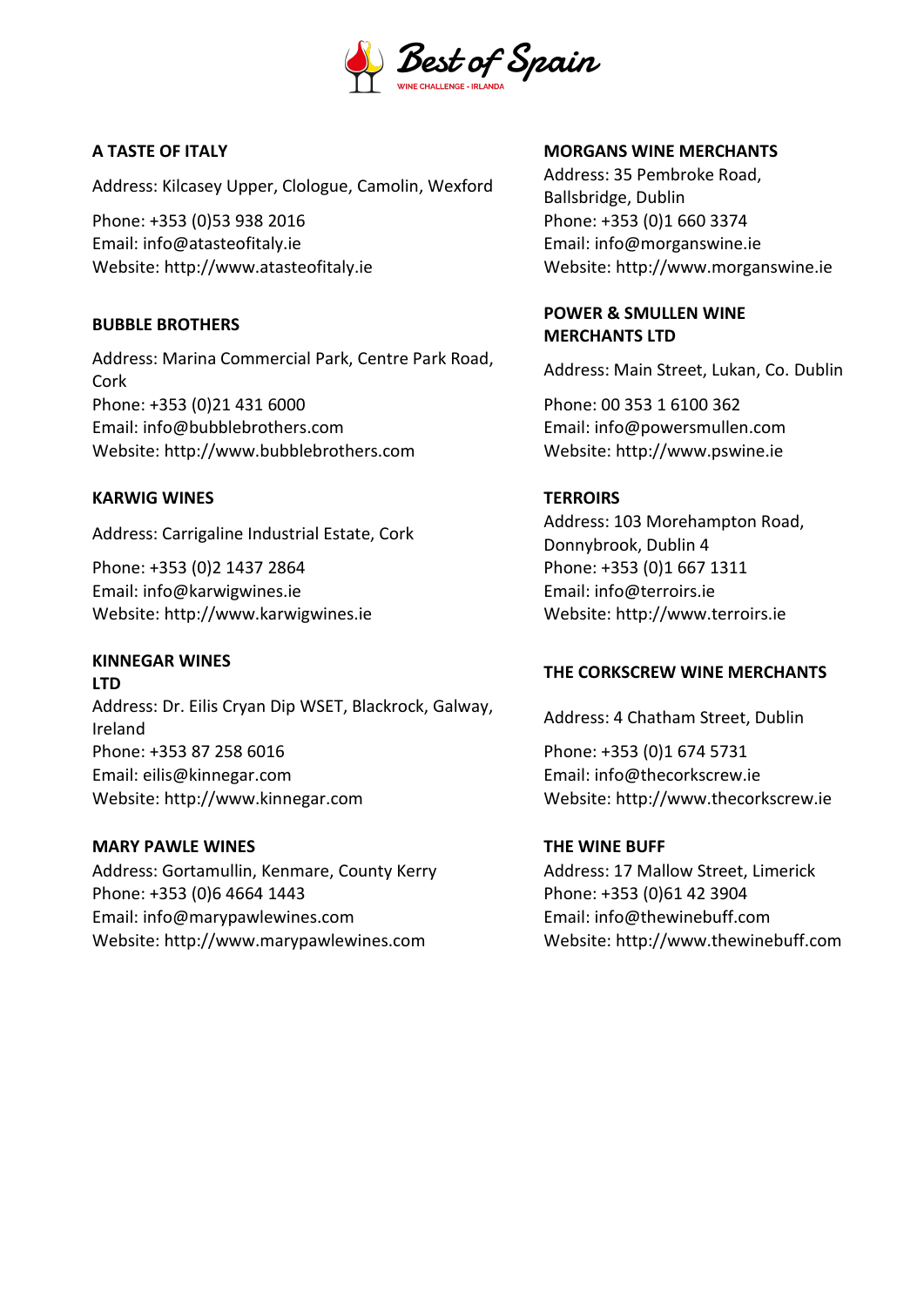

Phone: +353 (0)4 1685 7931 Phone: +353 (0)5 7875 7000

**BANIM WINE MERCHANTS AMPERSAND WINES** Address: 1-4 Swift's Alley, Francis Street, Dublin 8 www.ampesandsales.ie -

Phone: +353 1 473 5999

**BERRY BROS. & RUDD IRELAND WWW.approachwines.com** Address: 3rd Floor, 6-8 Wicklow Street, Dublin 2 Phone: +353 (0)1 677 3444 MAC CORMAIC VINTNERS

**CHATEAUX & DOMAINES** Address: St. Ritas, Whitechurch Road, Dublin 14 **BARRY & FITZWILLIAM LTD** Phone: +353 (0)8 7787 0030 Ballycurreen Industrial Park,

# **DENNISON FINE WINE; THE WINE VAULT** (Tel): +353 (0) 21 432 09 00

Address: High Street, Cork, Co. Waterford www.bandf.ie - kate.barry@bandf.ie Phone: +353 (0)5 185 3777

**DUBLIN DIRECT Wines** Address: North Park Industrial Estate, North Road, Finglas, Phone: +353 (0)1 466 8900<br>Dublin 11

# **ARDOA FOOD AND WINE FIRST IRELAND SPIRITS CO. LTD.**

Address: Old Dawsons Demesne, Ardee, Louth Address: Mountrath Road, Abbeyleix, Portlaoise, County Laois

willie@ampersandsales.ie

**APPROACH WINES**

www.maccormaics.com philip@maccormaicvintners

Airport Road, Cork, Ireland.

# **CASSIDY WINES**

Address: Magna Drive, City wood Business Campus, Dublin 24, Dublin

Phone: +353 (0)87 635 2876 www.cassidywines.com cclarke@cassidywines.com;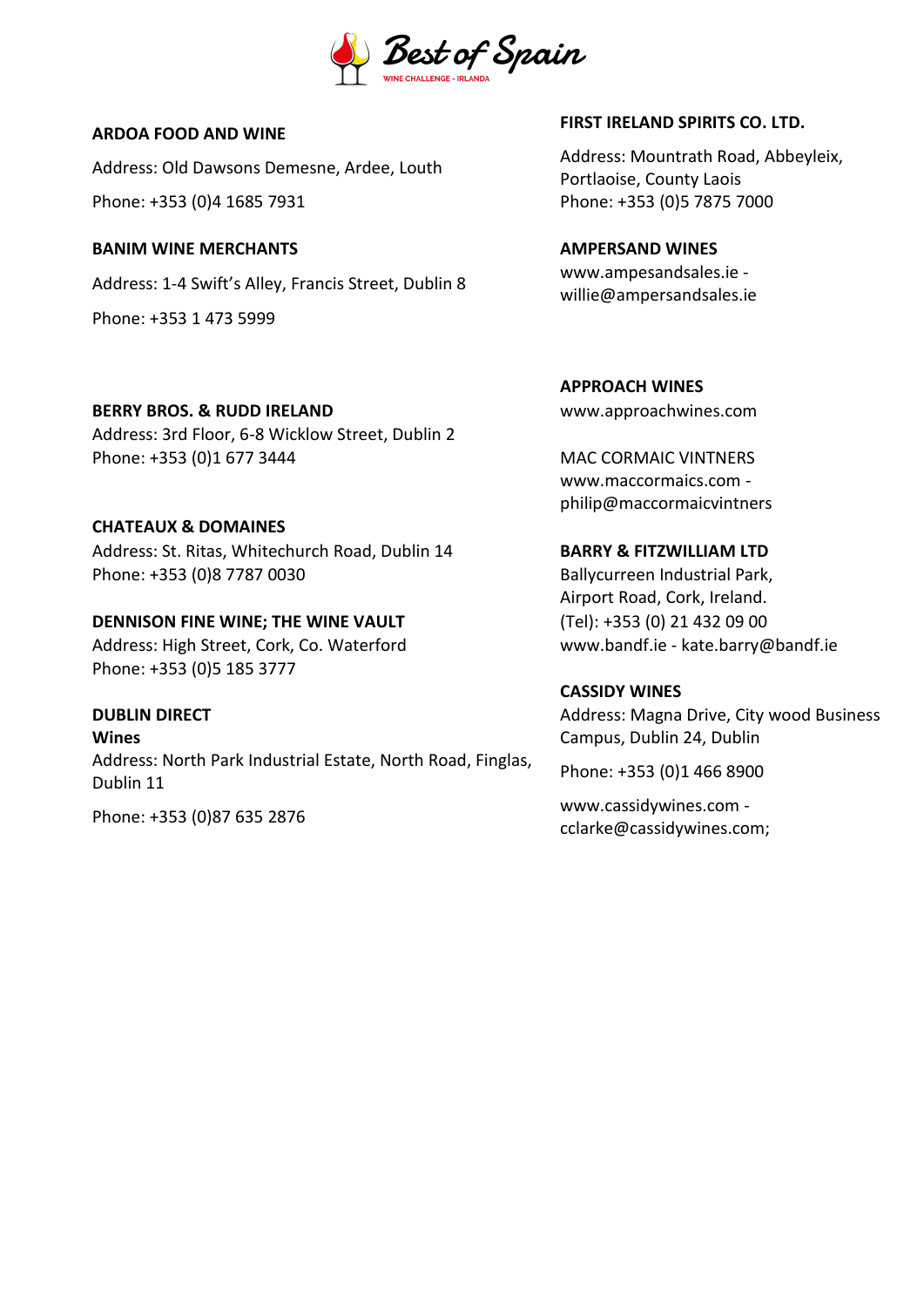

**CELTIC WHISKEY SHOP & WINES ON THE GREEN** *GLUG* **GLUG** www.celticwhiskeyshop.com -

**CLASSIC DRINKS** Address: Unit 5, OC Commercial Park, Little Island, Cork **GRAPE CIRCUS** Phone: +353 (0)2 1451 0066 www.grapecircus.ie www.classicdrinks.ie www.classicdrinks.ie -<br>hmurray@classicdrinks.ie grapecircusorders@gmail.com

www.comans.ie redmond.gavin@comans.ie www.greenleawines.ie

**ENOWINE** www.enowine.ie - richard@enowine.ie **LA ROUSSE WINES**

**FEBVRE WINES** bcolgan@laroussewines.ie www.febvre.ie - kjudge@febvre.ie

**FINDLATER WINE & SPIRIT GROUP** www.libertywines.ie Address: 79 Broomhill Road, Tallaght, Dublin joe.coyle@libertywines.ie Phone: +353 (0)1 404 7300 www.findlaterws.ie michelle.osullivan@findlaterws.ie **MACKENWAY DISTRIBUTORS**

www.gleesongroup.ie

**PREMIUM WINES LTD Achapman@thehaciendas.com** www.premiumwineslimited.ie

**RICHMOND MARKETING** matt@mitchellandson.com www.richmondmarketing.com fionaoregan@richmondmarketing.com **O'BRIENS WINES**

# **4RICHMOND MARKETING**

www.richmondmarketing.com www.boutiquewines.ie fionaoregan@richmondmarketing.com

www.certicwinskeyshop.com www.glug.ie<br>ally@celticwhiskeyshop.com philip@glug.ie;info@glug.ie

## **COMAN'S WHOLESALE GREENLEA WINES (BOYNE VALLEY GROUP)**

info@boynevalley.com

www.laroussefoods.ie

**LIBERTY WINES**

www.mackenway.com **GILBEYS** robert.smith@mackenway.com; bren.smith@mackenway.com

des.king@gilbeysofireland.ie **MARQUÉS DE LA CONCORDIA FAMILY WINES** www.marquesdelaconcordia.com

james@premiumwineslimited.ie **MITCHELL & SON WINE MERCHANTS** www.mitchellandson.com

> www.obrienswines.ie akeane@obrienswines.ie

 **BOUTIQUE WINES**